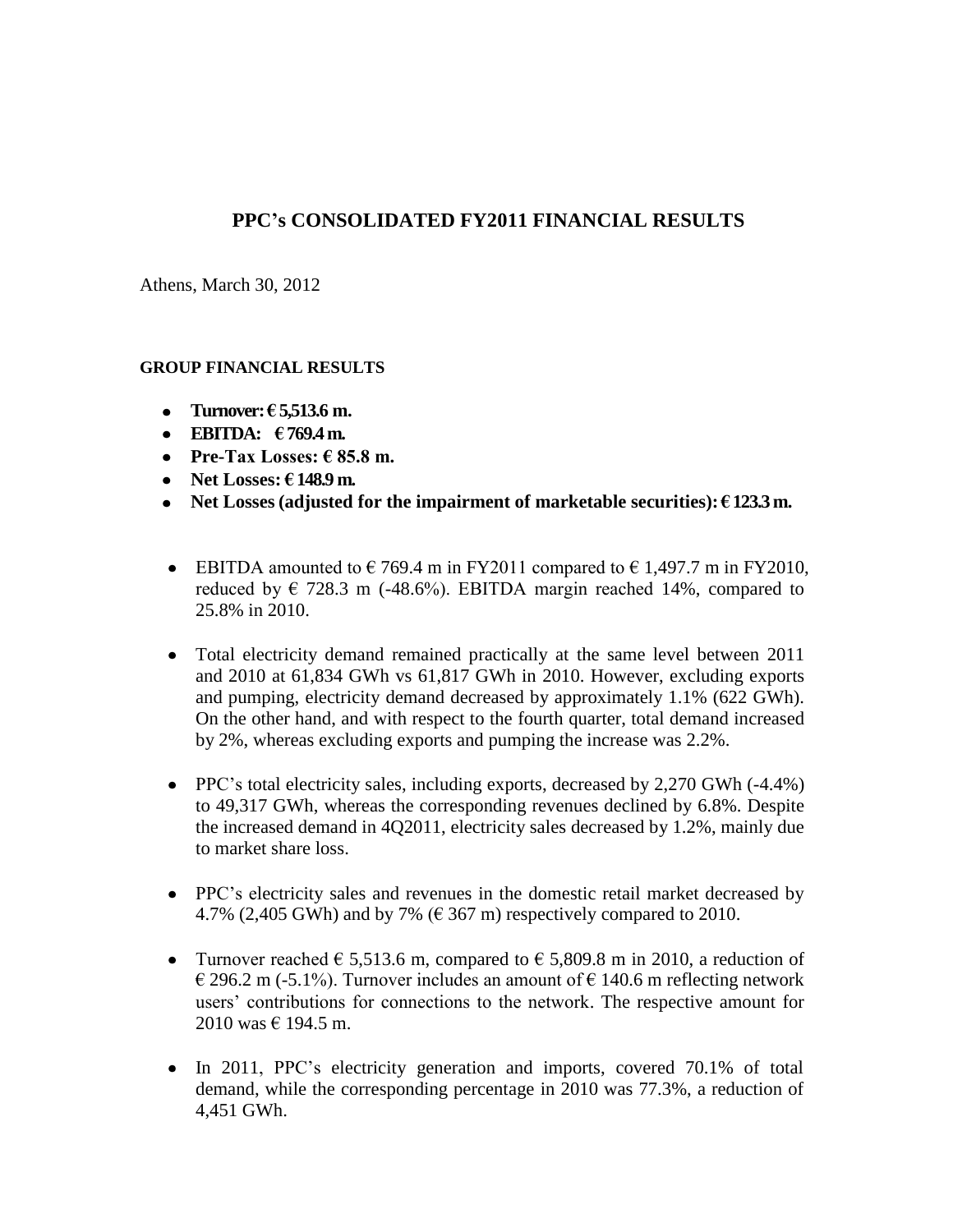- PPC imports decreased to 1,846 GWh from 2,255 GWh in 2010 (-18.1%).
- Concerning RES generation in 2011, PPC RENEWABLES generated 248 GWh compared to 274 GWh in 2010, a decrease of 26 GWh, mainly due to reduced hydro generation by 20%.
- The expenditure for liquid fuel, natural gas and energy purchases increased by  $\epsilon$ 553.2 m, an increase of 31.1% compared to 2010, mainly driven by the higher expense for energy purchases and imports  $(+ \in 406.5 \text{ m})$ , the increase in international prices of heavy fuel oil, diesel and natural gas, the increase of Special Consumption Tax on heavy fuel oil and on diesel, and the imposition of Special Consumption Tax on natural gas since September 2011. Excluding the positive impact of an amount of  $\epsilon$  37.3 m from previous years' settlements, which are included in energy purchases expense for 2010, the increase of the relevant expense amounts to  $\epsilon$  369.2 m. This increase is on one

hand, attributed to the increase of energy purchases quantities from the System by 24.6%, mainly due to the reduced hydro generation and the increased IPPs' output and, on the other hand, to the increase in energy purchase prices by 22.5% , whereas the impact from the variable cost recovery mechanism amounted to an additional expense of  $\epsilon$  102.1 m compared to 2010.

- The total reduction of payroll cost, including capitalized payroll, between the two periods amounts to  $\epsilon$  161m (-11.4%). This reduction is attributed to a large extent ( $\in$  95 m) to the net decline in the number of permanent employees on payroll by 1,024 to 20,821 on 31/12/2011 from 21,845 on 31/12/2010. In addition, internal actions for the reduction in overtime and shifts expense by  $\epsilon$  42 m. contributed significantly to the reduction of payroll cost. In this context, despite the lower number of personnel, overtime and shifts in hours decreased by 10.6%.
- During 2011, Transmission System charges decreased by  $\epsilon$  8.3 m (from  $\epsilon$  248.4) m in 2010 to  $\in$  240.1). Other expense concerning Transmission System usage, such as ancillary services, administrative expense of HTSO etc., were increased by  $\in$  39.9 m. As a result, total expense for Transmission System usage increased by  $\epsilon$  31.6 m (from  $\in$  284.0 m in 2010 to  $\in$  315.6 in 2011), excluding the positive impact in 2010 from previous years' settlements, a total amount of  $\epsilon$  37.7 m.
- In 2011, 43.6% of the Company's total revenues were expensed for fuel, energy purchases and CO2 emission rights compared to 32% in 2010. On the contrary and despite the decrease in total revenues, payroll expense is further reduced to 19.9% of total revenues compared to 21.4% in 2010.
- 2011 pre-tax losses amounted to  $E$ 85.8 m, compared to pre tax profits of  $\in$  740.7m in 2010, a reduction of  $\in$  826.5 m. Pre-tax losses were impacted with an amount of  $\epsilon$  25.6 m associated with the impairment of marketable securities. Excluding the abovementioned impact, pre-tax losses would have reached  $\epsilon$  60.2 m. Furthermore, the parent company recorded a  $\epsilon$  83.5 m. provision for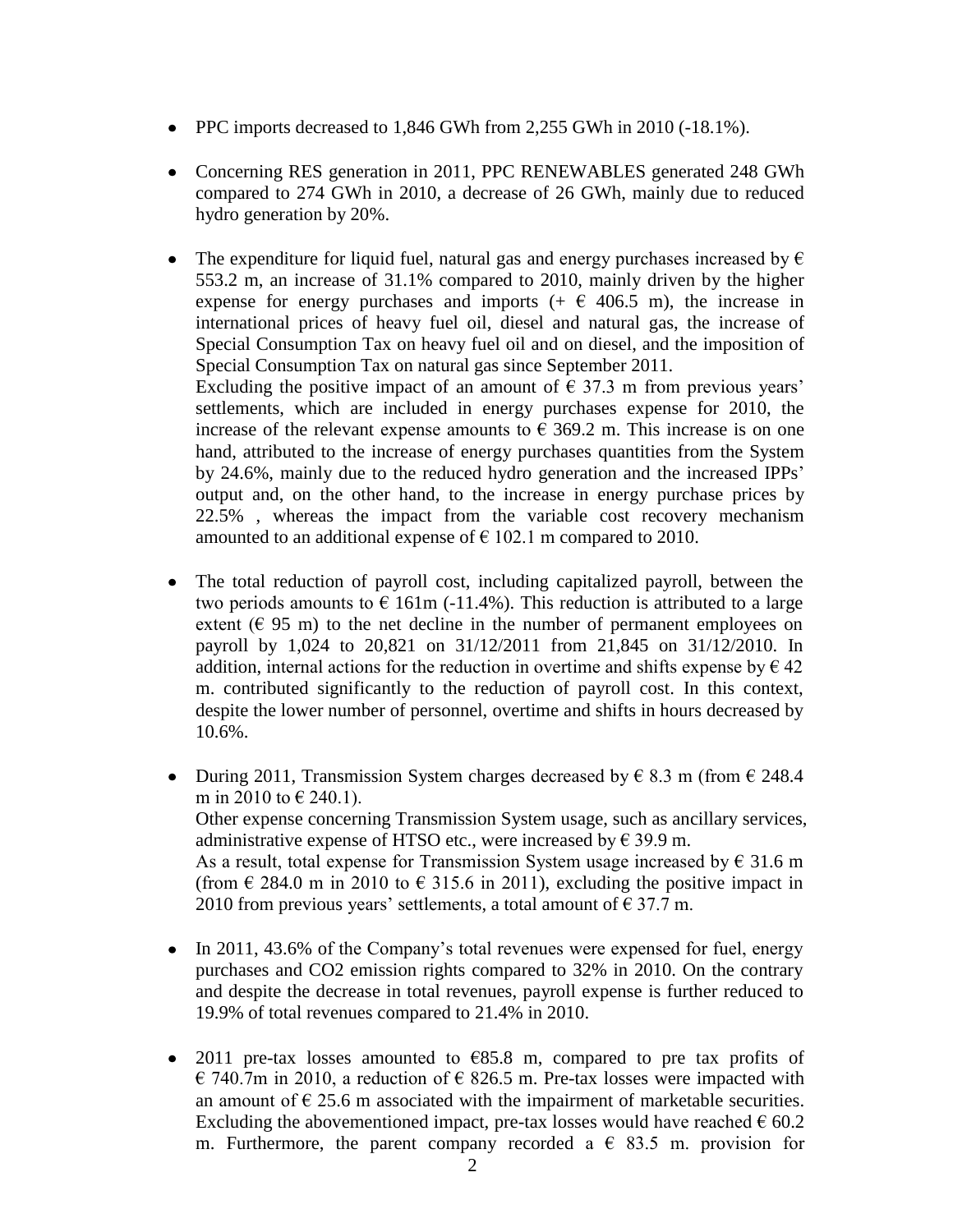receivables from third party suppliers, regarding rights for the use of network. Without taking into account this provision, the Group would report pre-tax profits in the order of  $\in$  23.3 m.

- Group results are burdened with taxes of  $\epsilon$  63.1 m., leading to net losses of  $\epsilon$  148.9 m., mainly due to tax obligations resulting from profits generated at the level of the subsidiaries IPTO S.A and PPC Renewables S.A. as well as provisions for tax unaudited years.
- No dividend will be distributed for the financial year 2011.

Commenting on the financial results of the period, Arthouros Zervos, Public Power Corporation's Chairman and Chief Executive Officer said:

"2011 has been an exceptionally challenging year, as the Greek economy is going through the greatest recession of the last decades. Nonetheless, PPC managed to contain its losses. The significant decrease in payroll expense combined with the more efficient utilization of resources as well as the rationalization of controllable expenses, contributed to this direction, resulting to the increase of productivity.

2011 financial results reflect the significant changes in exogenous factors, such as the decrease in total demand, the intensifying competition in the wholesale and the retail market, the increase in international fuel prices and the imposition or increase of taxes on fuel, as well as the unfavorable hydrological conditions. The regulatory framework within which the Company operates and the regulated tariffs' regime do not allow, to a great extent, the link between wholesale prices and retail tariffs, and as result the increase of the energy generation cost has a direct negative impact on Company's profitability prospects.

Within such a difficult environment and taking into consideration the significant increase of financing cost, the unprecedented limited liquidity in the Greek economy and the major developments taking place in the electricity market, PPC has adapted its investment model by implementing strict criteria for the containment of investments so as to optimize the use of its resources and secure the maximum possible return. At the same time, significant progress has been made in the organizational restructuring of the company with the completion of the spin-off of the Transmission Segment, while following the relative approval by the Extraordinary General Meeting of Shareholders yesterday, the spin-off of the Distribution Segment is expected to be completed soon.

In 2012 we expect that the increase in tariffs and further payroll savings as well as all other initiatives for expense rationalization will have a positive impact on the financial results. However, it is evident that the environment, for the Greek economy in general and the electricity market as well as the Company in particular, continues to be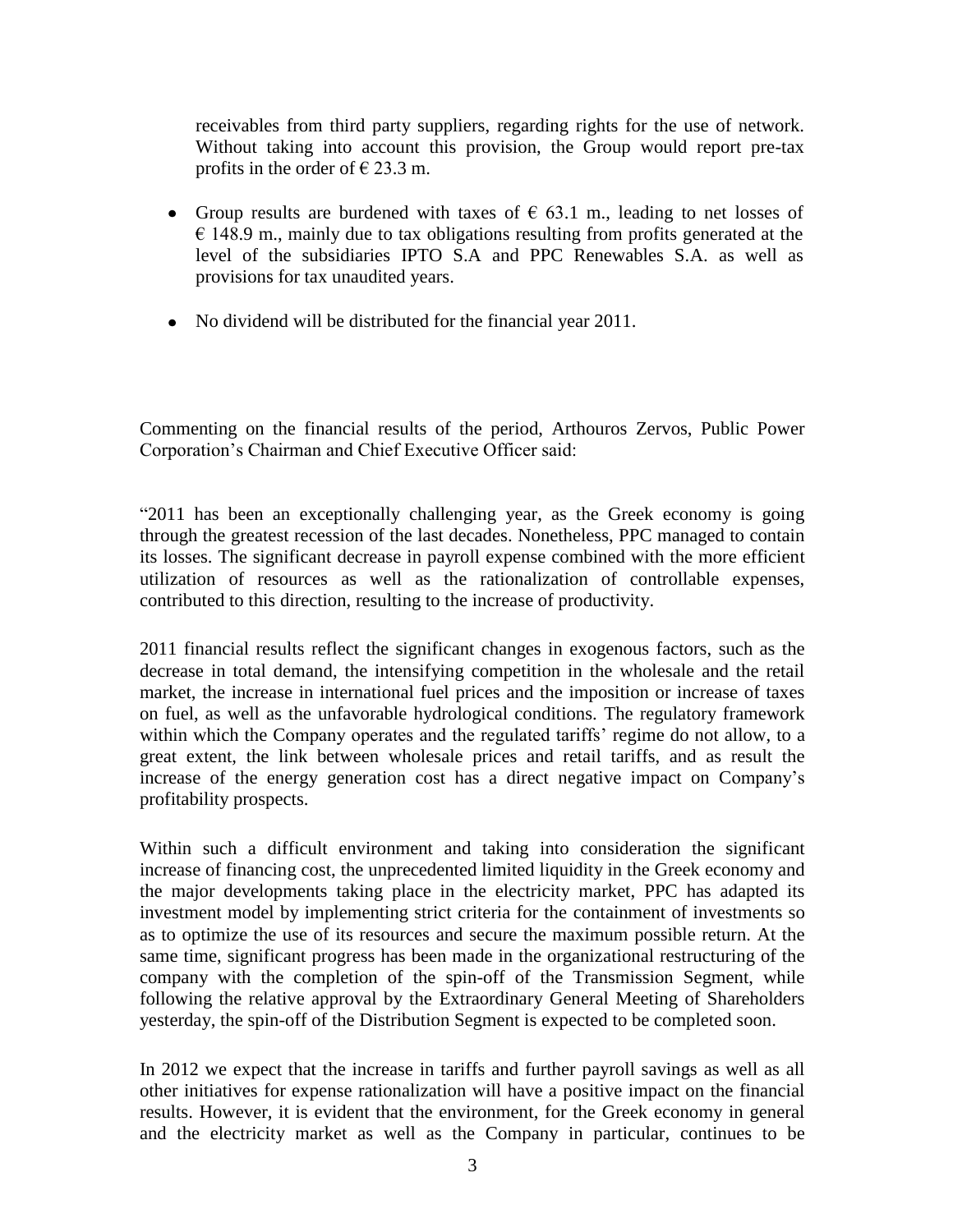characterized by significant risks associated with persisting recessionary conditions and lack of liquidity in the market. PPC shall continue to play a key role in the Greek economy. As I have stated many times, the sustainable growth of PPC also depends on the rational operation of the market according to rules which will ensure that tariffs reflect the generation cost, as well as a reasonable compensation for all energy services, while providing incentives for the reduction of the wholesale market cost in favour of the customer''.

### **ANALYSIS OF FINANCIAL RESULTS**

#### **REVENUES**

Revenues from electricity sales, including exports, decreased by  $\epsilon$  354.7 m (-6.8%), from  $\epsilon$  5,233.3 m in 2010, to  $\epsilon$  4,878.6 m, as a result of the decline in the volume of sales by 4.4% (2,270 GWh), mainly due to market share loss in the domestic market (share of 92.3% in 2011 from 95.8% in 2010).

The change in the volume of sales is analyzed as follows:

- **-** increase of sales to the residential sector by 0.1%.
- **-** reduction of sales to the agricultural sector by 0.6%.
- **-** reduction of sales to the commercial sector by 11.9%,
- **-** reduction of sales to the industrial Medium Voltage & Low Voltage sector by12.6%.
- **-** increase of sales to the industrial High Voltage sector by 4.1%.
- **-** reduction of sales to other sectors by 3.1 %.
- **-** increase of exports by135 GWh.

#### **OPERATING EXPENSES**

The decrease in payroll expense between 2011 and 2010 amounted to  $\epsilon$  145.4 m (-11.7%), mainly as a result of natural attrition and the containment of overtime and shifts expense. The carry over effect from the implementation of Laws 3833 and 3845 of 2010 also contributed to this decrease.

Operating expenses, excluding depreciation, increased by  $\in$  432.1 m (10%) from  $\in$ 4,312.1 m in 2010 to  $\in$  4,744.2 m.

More specifically:

• On a full year basis, electricity generation from lignite increased by 0.5% (130) GWh) compared to 2010, due to the significant increase in electricity generation from lignite by 836 GWh in 4Q2011 (+13.5% compared to 4Q2010).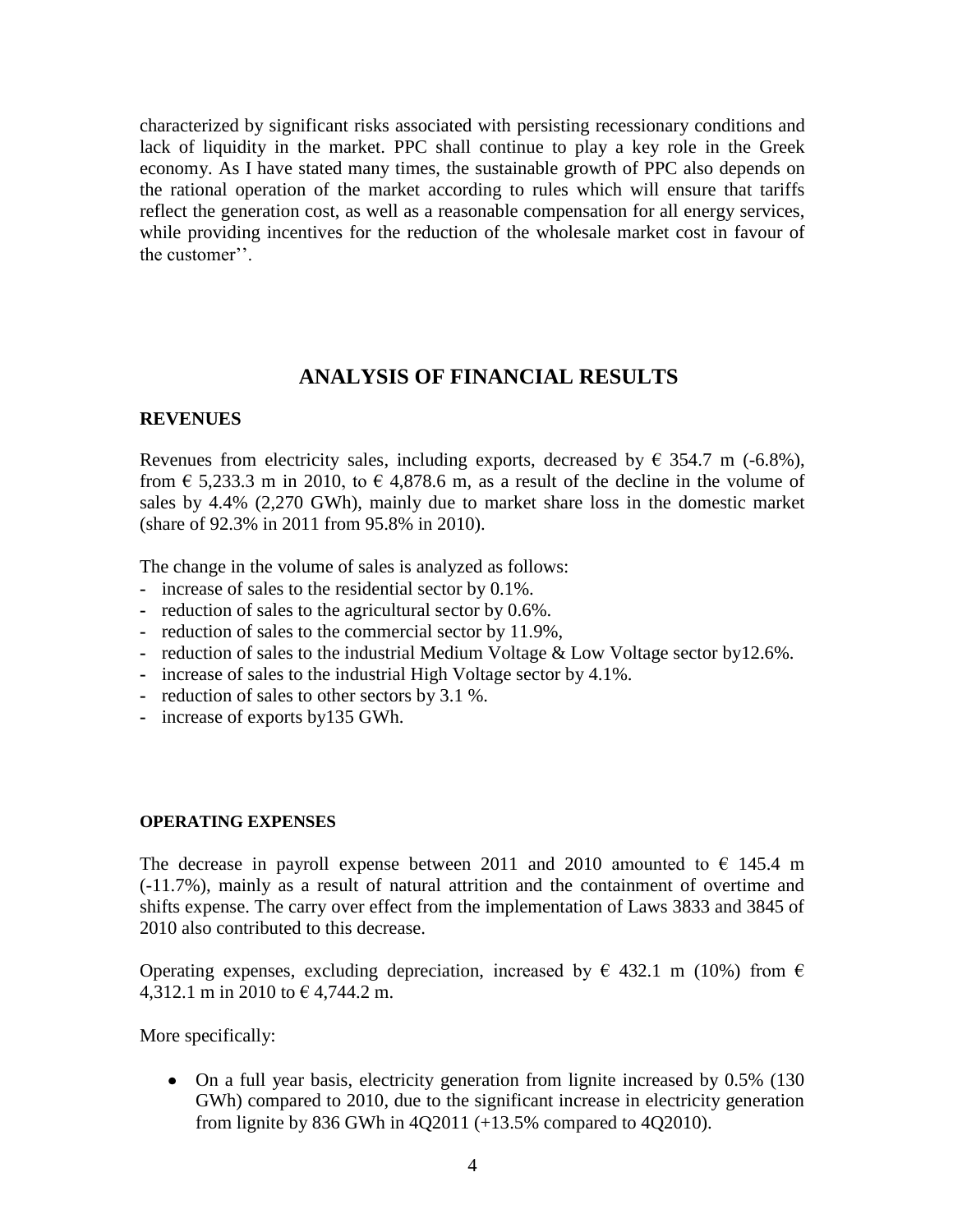- Ηydro generation compared to 2010, which was the best year, in hydro terms, of the last decades, decreased by 45.2% (3,027 GWh). Especially in 4Q2011, this reduction was substantial (-68.2%) compared to 4Q2010 (664 GWh vs 2,087 GWh respectively) due to significantly lower water inflows (-83.5%) which resulted to the decrease in hydro reserves in the end of 2011 by 30.4% compared to 2010.
- The increase of natural gas prices by 18.4% and the negative impact of  $\epsilon$  21 m. from the imposition of the Special Consumption Tax resulted in an increase in the relevant expenditure by  $\epsilon$  10.8 m, from  $\epsilon$  458.6 m in 2010 to  $\epsilon$  469.4 m. despite the decrease in generation from natural gas by 816 GWh (-13.5%).
- Electricity generation from liquid fuel decreased by 303 GWh (-6%) compared to 2010, due to the very low oil-fired generation in the Interconnected System in 2011 and the reduced oil-fired generation in the non-interconnected islands by 198 GWh. On the contrary, the increase of the international prices of heavy fuel oil and diesel oil (by 21.7% and 17% respectively) and the additional impact of Special Consumption Tax (by  $\epsilon$  6.6 m and  $\epsilon$  38.3 m respectively) led to the increase in the liquid fuel expense by  $\epsilon$  135.9 m (+20.4%) from  $\epsilon$  667.8 m in  $2010$  to  $\in$  803.7 m in 2011.
- The purchase of greater quantities of energy from the System and the Network by 2,308 GWh (+24.5%) as well as the increase of the average energy purchase price from the System by 22.5% resulted in the increase of the expenditure for energy purchases and imports by  $\epsilon$  406.5 m (+62.5%) from  $\epsilon$  650.5 m in 2010 to € 1,057 m.

It is noted that an amount of  $\epsilon$  130.6 m relates to the compensation of the Independent Power Producers (IPPs) with their variable cost plus 10%, whereas in 2010 the respective amount was  $\epsilon$  28.5 m. (additional impact of  $\epsilon$  102.1 m).

- Provisions for bad debt, litigation and slow moving materials reached  $\epsilon$  223.9 m,  $\bullet$ marking an increase of  $\epsilon$  44.4 m (+24.7%) compared to 2010, which is attributed to the increase in bad debt provisions for third party suppliers. As already mentioned, the parent company recorded a  $\epsilon$  83.5 m. provision for receivables from third party suppliers, regarding rights for the use of network.
- Depreciation expense in 2011 amounted to  $\epsilon$  646.9 m compared to  $\epsilon$  626.4 m in 2010, an increase of  $\in$  20.5 m (+3.3%).
- The share of profit in associated companies amounted to  $\epsilon$  0.2 m in 2011 and relates to profits from PPC RENEWABLES' participation in its associated companies, while the respective magnitude in 2010 was  $\epsilon$  1.4 m.
- Net financial expenses increased by  $\epsilon$  53.8 m (+41.6%), from  $\epsilon$  129.4 m in 2010, to  $\epsilon$  183.2 m, mainly due to the increase of the total funding cost and the increase of the average debt between the two periods.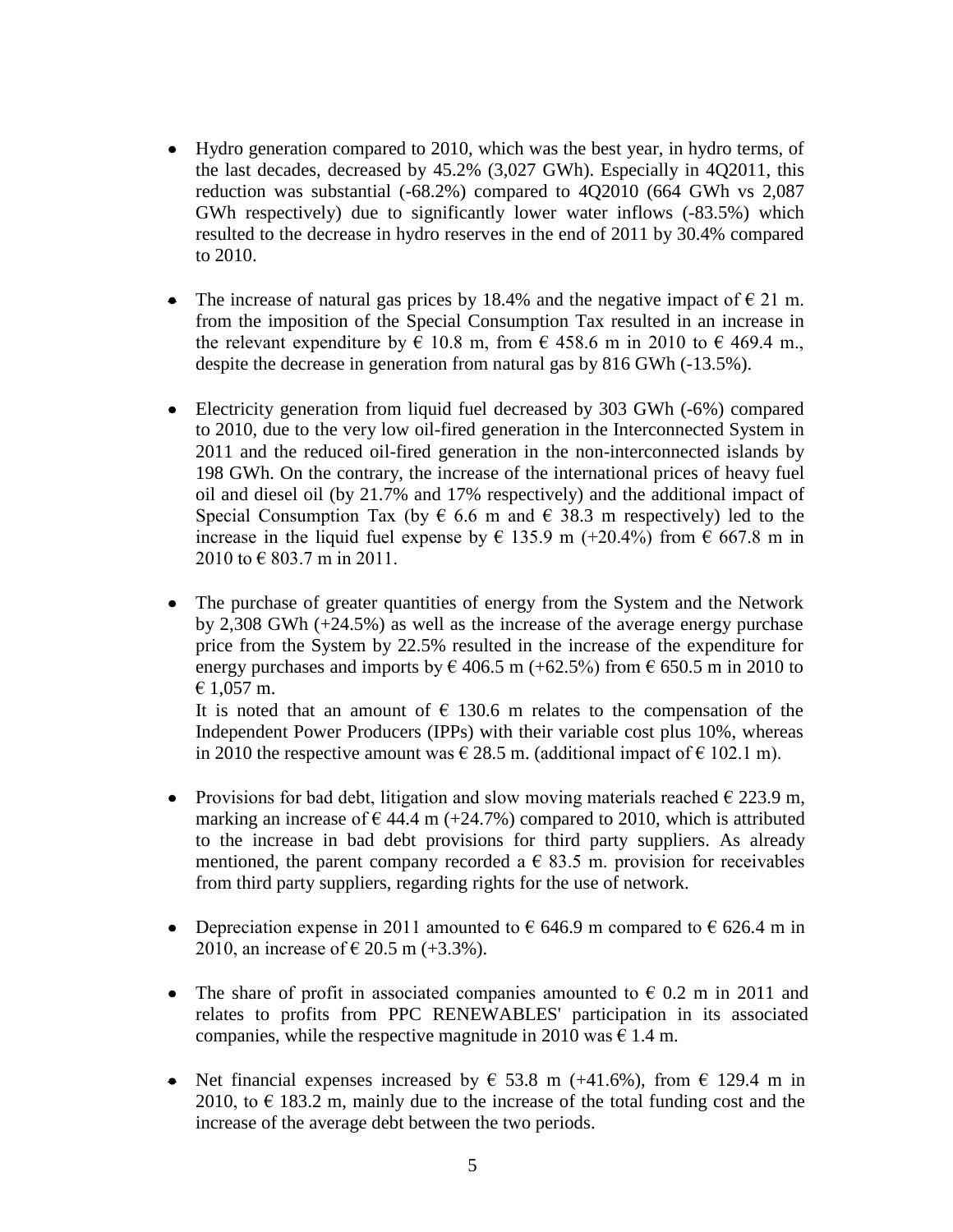- Capital expenditure amounted to  $\epsilon$  1,107.6 m compared to  $\epsilon$  962.7 m in 2010, increased by  $\epsilon$  144.9 m, mainly due to the construction of the new CCGT unit "Megalopolis V". Specifically, the main components of 2011 capital expenditure, were the following:
	- **-** Capital expenditure for mine projects:  $\epsilon$  144 m.
	- **-** Capital expenditure for generation projects:  $\epsilon$  453 m.
	- **-** Capital expenditure for transmission projects: €79 m.
	- **-** Capital expenditure for distribution projects:  $\epsilon$  402 m<br> **-** Capital expenditure for RES projects:  $\epsilon$  26 m.
	- **-** Capital expenditure for RES projects:
- Net debt amounted to  $\epsilon$  4,703 m, an increase of  $\epsilon$  493 m compared to 31/12/2010  $(E 4,210 \text{ m}).$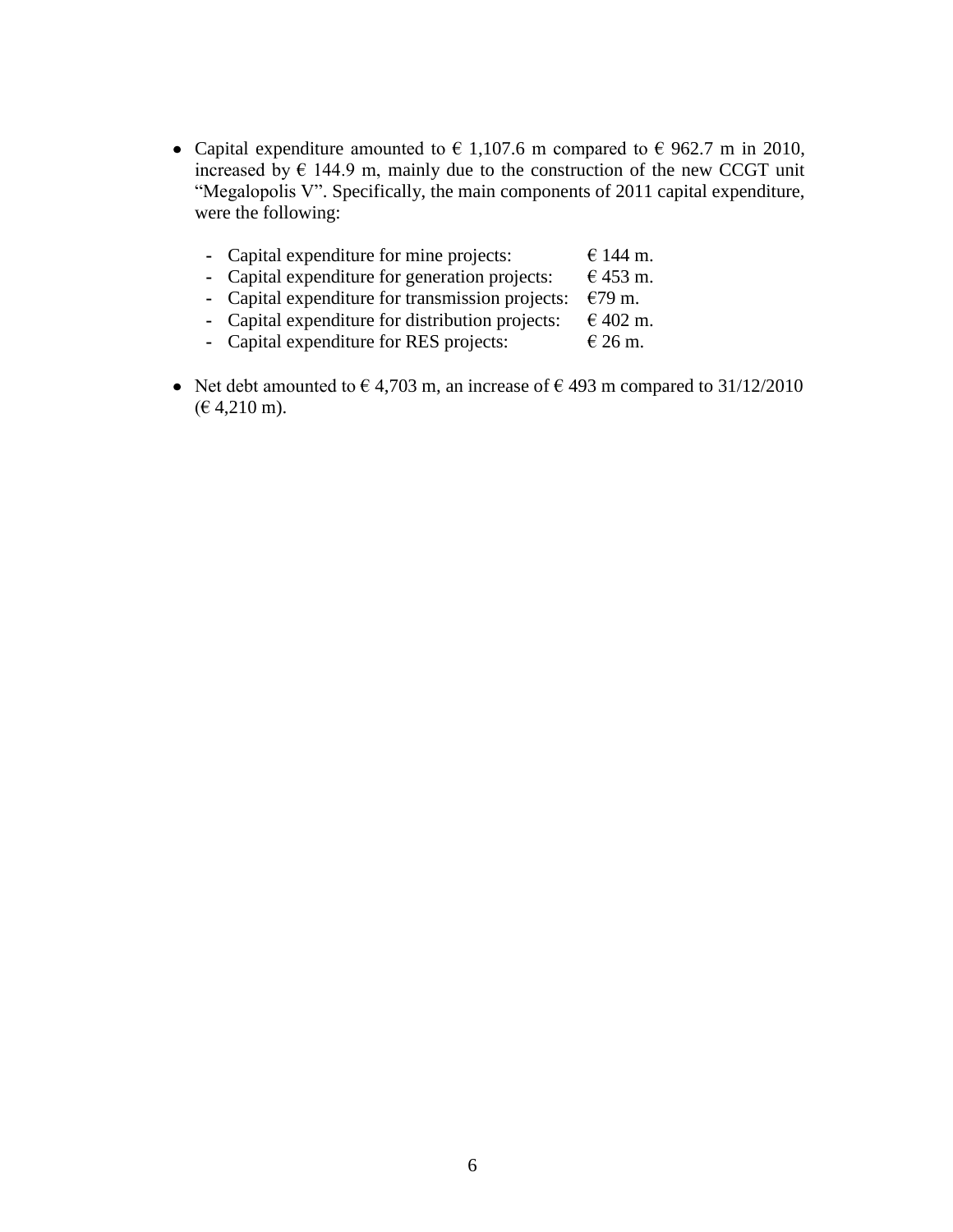#### **FINANCIAL RESULTS OF THE PARENT COMPANY**

- Turnover:  $\epsilon$  5.180.3 m.
- $\bullet$  EBITDA:  $\epsilon$  523.3 m.
- Pre tax losses from continuing operations:  $\epsilon$  247.1 m.
- Net losses from continuing operations :  $\epsilon$  272.9 m.

#### **FINANCIAL RESULTS OF SUBSIDIARIES**

#### **Independent Power Transmission Operator (IPTO S.A)**

- Turnover:  $\in$  320.8 m.
- $\bullet$  EBITDA:  $\in$  233.3 m.
- Pre tax profits :  $\epsilon$  153.2 m.
- Net income :  $\epsilon$  117.6 m.

# **PPC Renewables S.A.**

- Turnover:  $\in$  23.0 m.
- $\bullet$  EBITDA:  $\in$  12.9 m.
- Pre tax profits :  $\in$  8.2 m.
- Net income :  $\epsilon$  6.5 m.

#### **Summary Financials (€ mil)**

|                                                      | 2011<br>Audited | 2010<br>Audited | $\Delta\%$ |  | 2011<br>Audited | 2010<br>Audited | $\Delta\%$ |  |
|------------------------------------------------------|-----------------|-----------------|------------|--|-----------------|-----------------|------------|--|
|                                                      | <b>GROUP</b>    |                 |            |  | PARENT COMPANY  |                 |            |  |
| <b>Total Revenues</b>                                | 5,513.6         | 5,809.8         | $-5.1%$    |  | 5,180.3         | 5,519.4         | $-6.1\%$   |  |
| <b>EBITDA</b>                                        | 769.4           | 1,497.7         | $-48.6%$   |  | 523.3           | 1,310.1         | $-60.1%$   |  |
| <b>EBITDA</b> Margin                                 | 14.0%           | 25.8%           |            |  | 10.1%           | 23.7%           |            |  |
| Profit/(Loss) before Taxes<br>& Fin. Expenses (EBIT) | 122.5           | 871.3           | $-85.9%$   |  | (63.7)          | 744.9           | $-108.6%$  |  |
| <b>EBIT Margin</b>                                   | 2.2%            | 15.0%           |            |  | $-1.2%$         | 13.5%           |            |  |
| Net Income/(Loss)                                    | (148.9)         | 557.9           | $-126.7%$  |  | (272.9)         | 546.5           | $-149.9\%$ |  |
| $EPS/(Loss)$ (In euro)                               | (0.64)          | 2.40            | $-126.7%$  |  | (1.18)          | 2.36            | $-149.9%$  |  |
| No of Shares (m.)                                    | 232             | 232             |            |  | 232             | 232             |            |  |
| Net Debt                                             | 4,702.7         | 4,210.3         | 11.7%      |  | 4,355.7         | 4,213.2         | 3.4%       |  |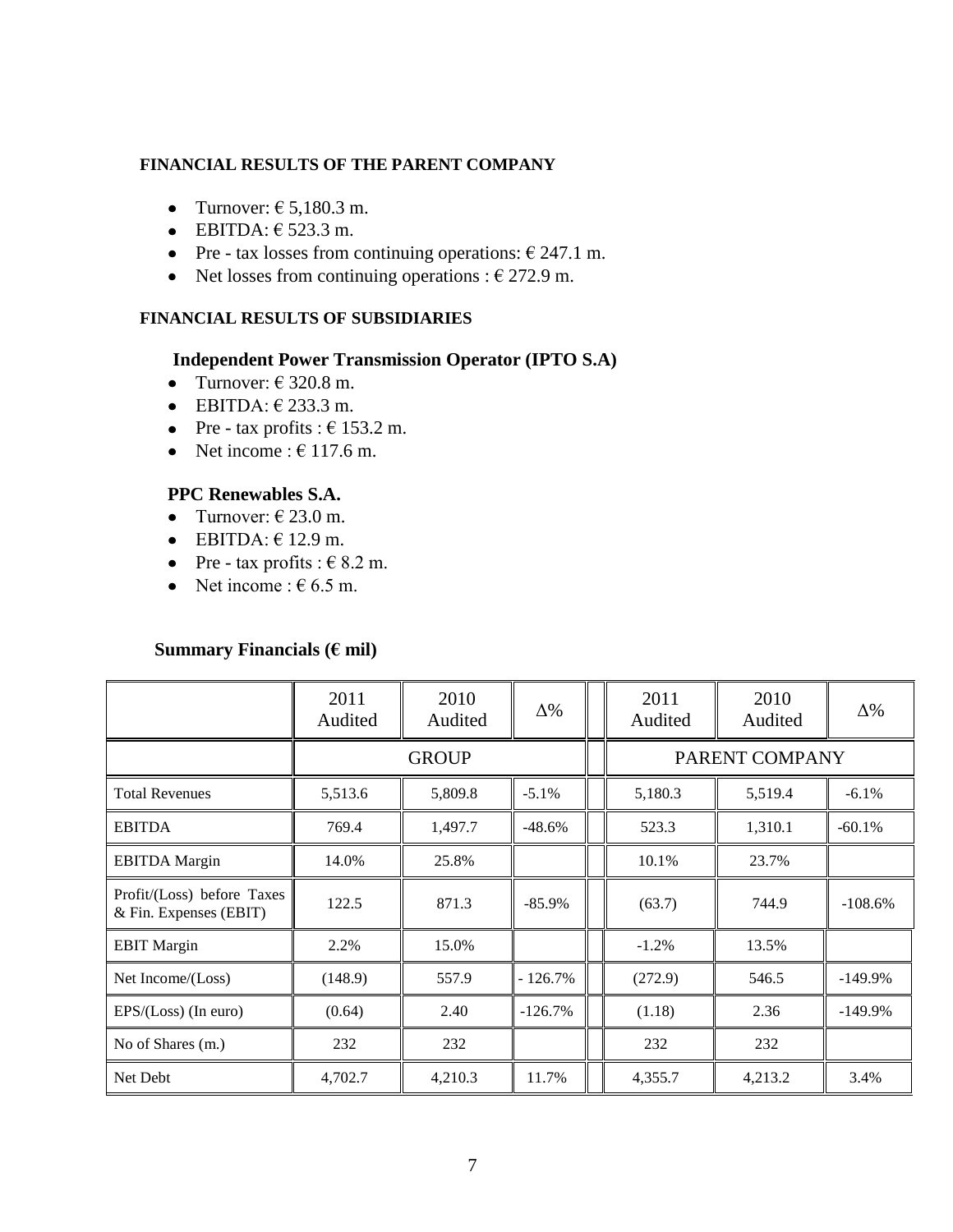# **Summary Profit & Loss (€ mil)**

|                                                             | 2011<br>Audited | 2010<br>Audited | $\Delta\%$     |         | 2011<br>Audited | 2010<br>Audited | $\Delta\%$ |
|-------------------------------------------------------------|-----------------|-----------------|----------------|---------|-----------------|-----------------|------------|
|                                                             |                 | <b>GROUP</b>    | <b>COMPANY</b> |         |                 |                 |            |
| <b>Total Revenues</b>                                       | 5,513.6         | $5,809.8^{(2)}$ | $-5.1%$        | 5,180.3 |                 | $5,519.4^{(1)}$ | $-6.1%$    |
| -Revenues<br>from<br>energy sales                           | 4,878.6         | 5,233.3         | $-6.8%$        | 4,864.3 |                 | $5,215.6^{(1)}$ | $-6.7\%$   |
| - Revenues from<br><b>TSO</b>                               | 310.7           | $258.3^{(2)}$   | 20.3%          | 0.0     |                 | $0.0^{(1)}$     |            |
| - Customers'<br>contributions                               | 140.6           | 194.5           | $-27.7%$       | 134.8   |                 | $194.5^{(1)}$   | $-30.7%$   |
| -Distribution<br>network fees and<br><b>PSO</b>             | 116.7           | 50.9            | 129.3%         | 116.7   |                 | $50.9^{(1)}$    | 129.3%     |
| - Other revenues                                            | 67.0            | 72.8            | $-8.0\%$       | 64.5    |                 | $58.4^{(1)}$    | 10.4%      |
| Total<br>Operating<br>Expenses<br>(excl.<br>depreciation)   | 4,744.2         | $4,312.1^{(2)}$ | 10.0%          | 4,657.0 |                 | $4,209.3^{(1)}$ | 10.6%      |
| Payroll<br>Expenses                                         | 1,099.7         | 1,245.1         | $-11.7%$       | 1,028.5 |                 | $1,174.1^{(1)}$ | $-12.4%$   |
| -Third<br>parties<br>fossil fuel                            | 53.6            | 62.3            | $-14.0%$       | 53.6    |                 | $62.3^{(1)}$    | $-14.0%$   |
| Total<br>Fuel<br>Expenses                                   | 1,273.1         | 1,126.4         | 13.0%          | 1,273.1 |                 | $1,126.4^{(1)}$ | 13.0%      |
| - Liquid fuel                                               | 803.7           | 667.8           | 20.4%          | 803.7   |                 | $667.8^{(1)}$   | 20.4%      |
| -Natural Gas                                                | 469.4           | 458.6           | 2.4%           | 469.4   |                 | $458.6^{(1)}$   | 2.4%       |
| for<br>Expenditure<br>CO <sub>2</sub><br>emission<br>rights | 18.3            | 22.5            | $-18.7%$       | 18.3    |                 | $22.5^{(1)}$    | $-18.7%$   |
| <b>Energy Purchases</b>                                     | 1,057.0         | $650.5^{(2)}$   | 62.5%          | 1,067.6 |                 | $657.9^{(1)}$   | 62.3%      |
| - Purchases From<br>the System and the<br>Network           | 765.0           | 502.8           | 52.1%          | 765.0   |                 | $502.8^{(1)}$   | 52.1%      |
| -PPC Imports                                                | 94.5            | 103.3           | $-8.5%$        | 94.5    |                 | $103.3^{(1)}$   | $-8.5%$    |
| - Other                                                     | 197.5           | $44.4^{(2)}$    | 344.8%         | 208.1   |                 | $51.8^{(1)}$    | 301.7%     |
| Transmission<br>System Usage                                | 315.6           | $246.3^{(2)}$   | 28.1%          | 315.6   |                 | $246.3^{(1)}$   | 28.1%      |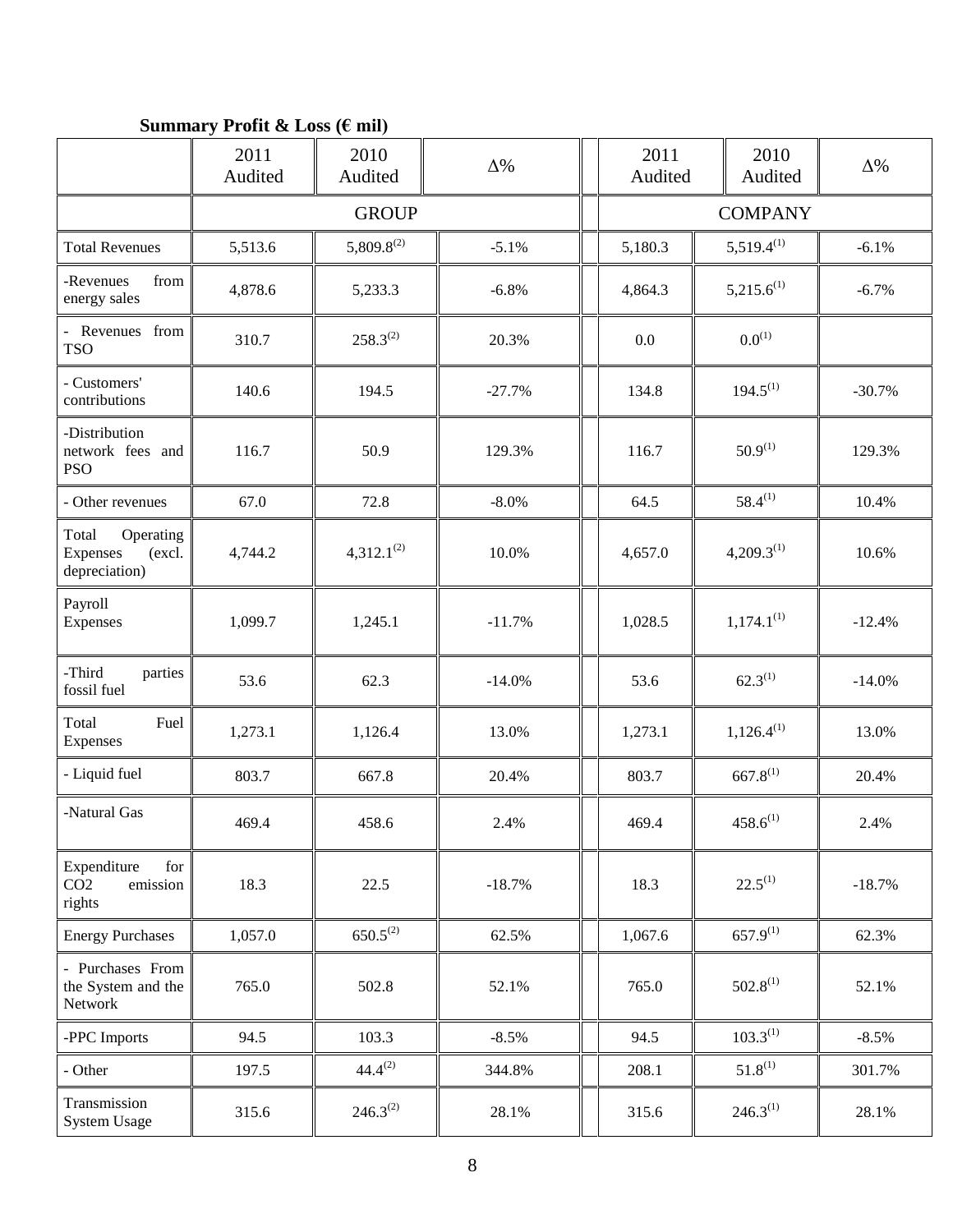| Provisions                                                                            | 223.9  | 179.5                    | 24.7%     | 228.5   | $179.7^{(1)}$            | 27.2%     |
|---------------------------------------------------------------------------------------|--------|--------------------------|-----------|---------|--------------------------|-----------|
| (Profit)/loss from<br>valuation of CO2<br>liabilities of prior<br>year                | (11.5) | (18.6)                   | $-38.2%$  | (11.5)  | $(18.6)^{(1)}$           | $-38.2%$  |
| <b>Taxes and Duties</b>                                                               | 42.3   | 44.6                     | $-5.2%$   | 39.3    | $43.7^{(1)}$             | $-10.1%$  |
| off<br>One<br>contribution<br>to<br><b>PPC</b><br>Personnel<br><b>Insurance Funds</b> |        | 99.6                     |           |         | $99.6^{(1)}$             |           |
| Other<br>operating<br>expenses                                                        | 672.2  | 653.9                    | 2.8%      | 644.0   | $615.4^{(1)}$            | 4.6%      |
| <b>EBITDA</b>                                                                         | 769.4  | 1,497.7                  | $-48.6%$  | 523.3   | $1,310.1^{(1)}$          | $-60.1%$  |
| <b>EBITDA</b> Margin                                                                  | 14.0%  | 25.8%                    |           | 10.1%   | $23.7\%$ <sup>(1)</sup>  |           |
| Depreciation<br>and<br>amortization                                                   | 646.9  | 626.4                    | 3.3%      | 587.0   | $565.2^{(1)}$            | 3.9%      |
| Profit/(Loss)<br>before<br>Taxes &<br>Fin.<br>Expenses<br>(EBIT)                      | 122.5  | 871.3                    | $-85.9%$  | (63.7)  | $744.9^{(1)}$            | $-108.6%$ |
| <b>EBIT Margin</b>                                                                    | 2.2%   | 15.0%                    |           | $-1.2%$ | $13.5\%$ <sup>(1)</sup>  |           |
| Total<br>Net<br>Financial<br>Expenses                                                 | 182.9  | 132.0                    | 38.6%     | 157.7   | $107.2^{(1)}$            | 47.1%     |
| Net Financial<br>Expenses                                                             | 183.2  | 129.4                    | 41.6%     | 158.0   | $104.6^{(1)}$            | 51.1%     |
| - Foreign Currency<br>(Gains) / Losses                                                | (0.3)  | 2.6                      | $-111.5%$ | (0.3)   | $2.6^{(1)}$              | $-111.5%$ |
| Impairment loss of<br>marketable<br>securities                                        | 25.6   | $\overline{\phantom{a}}$ |           | 25.6    | $\overline{\phantom{a}}$ |           |
| - Share of Profit /<br>(Loss)<br>in<br>associated<br>companies                        | 0.2    | 1.4                      | $-85.7%$  |         |                          |           |
| -Loss/ (impairment<br>loss<br>on<br>join<br>venture)                                  |        |                          |           | 0.1     | $2.8^{(1)}$              | $-96.4%$  |
| Pre-tax<br>Profits/<br>(Losses)<br>from                                               | (85.8) | 740.7                    | $-111.6%$ | (247.1) | $634.9^{(1)}$            | $-138.9%$ |